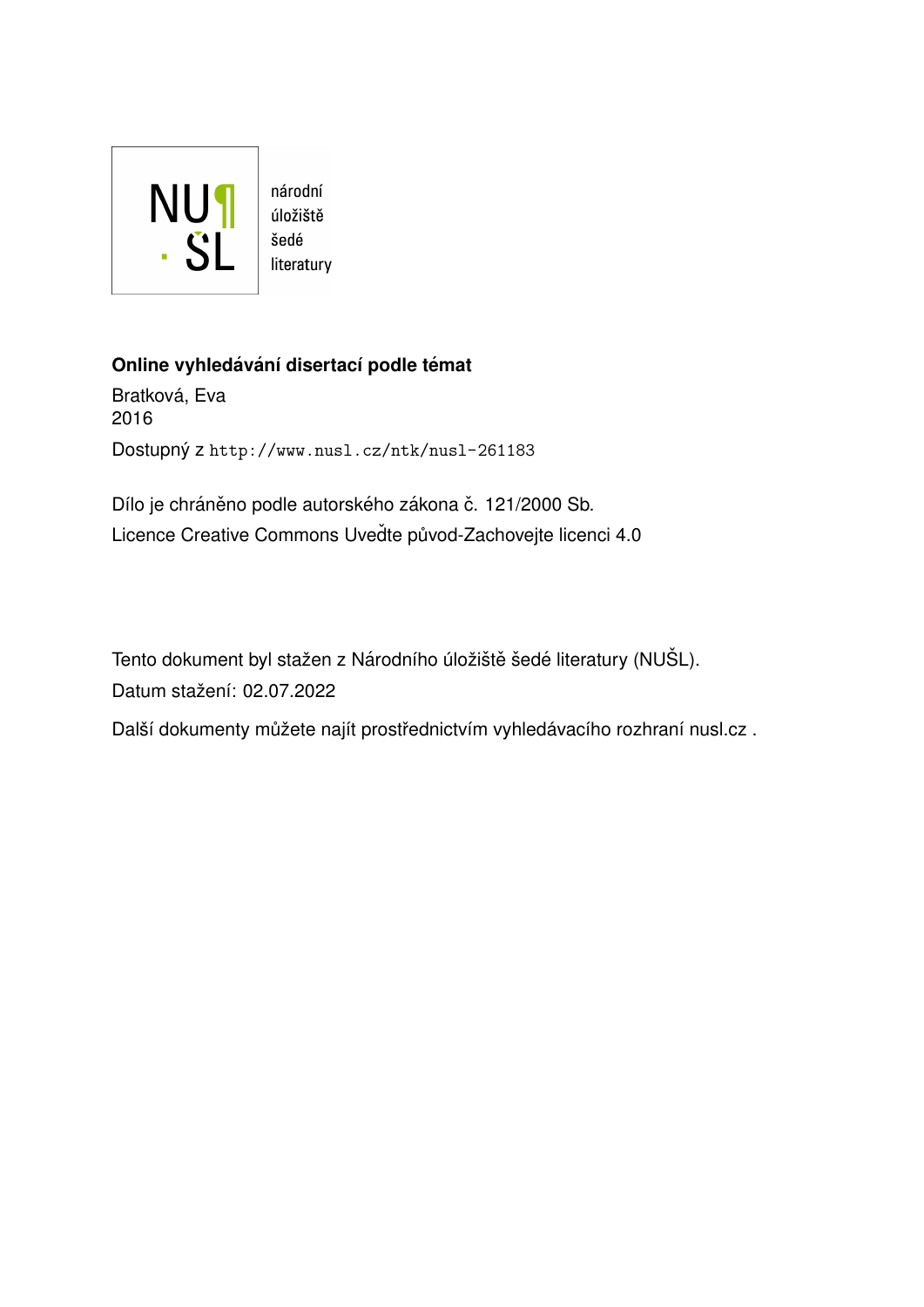# **ONLINE SUBJECT SEARCHING OF**

# **DISSERTATIONS**

# **Eva Bratková**

**brt@cuni.cz**

**Charles University, Institute of Information Studies and Librarianship, Czech Republic**

This paper is licensed under the Creative Commons licence: CC-BY-SA-4.0 (**http://creativecommons.org/licenses/bysa/4.0/**).

## **Abstract**

This paper evaluates searching for doctoral dissertations by subject in various online systems. The situation in the Czech Republic is introduced, including the problems involved in completing successful subject searches for dissertations – is it possible to find all relevant materials, or is it sufficient just to find something? The Czech situation is then compared with how systems abroad, particularly in the United States, are being implemented with new access routes for dissertations in the form of linked open data, in which controlled vocabularies of subject terms figure prominently. The paper also discusses how selected European systems whose dissertations are already presented in the WorldCat database will cope with a challenge: "... Over time, these references [for topic entities] will be replaced with persistent URIs to... Linked Data resources"?.

### **Keywords**

Dissertations, Bibliographic Records, Metadata, Subject Control, Abstracts, Keywords, Controlled Vocabularies, Information Retrieval, Digital Repositories, Linked Open Data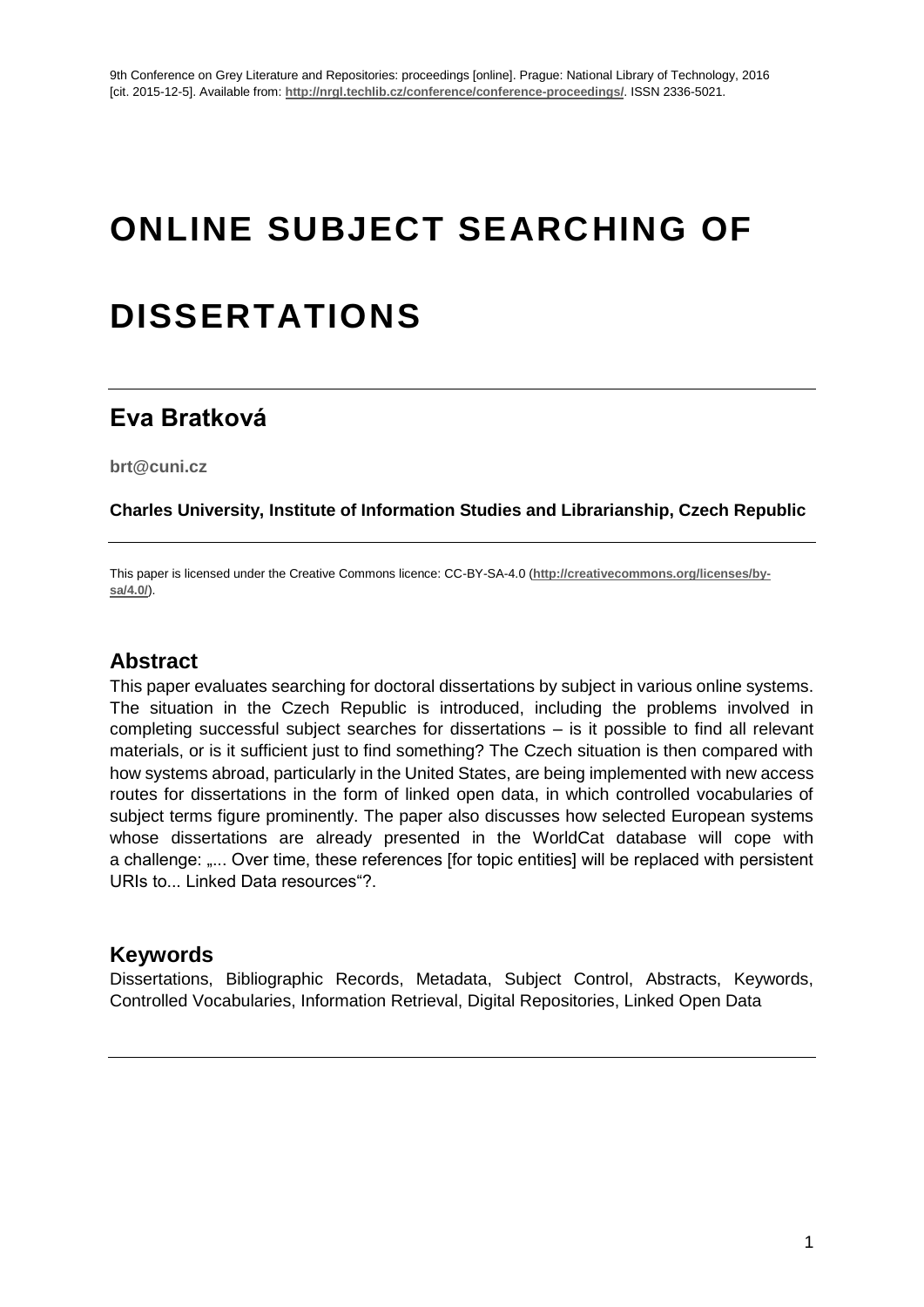# **Introduction**

**Doctoral dissertations** are some of the **most important information outputs** from universities. They contain valuable content and include the results of scientific research. Dissertations are a source that should be  $-$  like scientific books  $-$  properly bibliographically processed, including the subjects. As American librarians also often state, it is very much worth preparing the widest and best possible access to dissertations, and so they prepare full catalog records of them, including subject terms, using controlled vocabularies (subject heading systems, classification schemes, etc.) (Middleton, 2015, p. 235; McCutcheon, 2008, p. 51). Well prepared dissertation records can then today be effectively linked through semantic web technologies in the form of open linked data. The linking of dissertation records with **subject authority records** is essential for today's users.

The bibliographic registration of dissertations at national or international level has a long tradition in many countries. Also typical for the new millennium is their effective storage in digital repositories to make them easily searchable online and, especially, accessible. The metadata that accompanies dissertations in local digital systems then also plays an important role in services at national and international level, into which they are easily harvested. The online searching for dissertations using formal bibliographic data (author, title, language, university, assigned degree name, etc.) is usually problem–free and, as a rule, also successful. There is, however, a problem with **searching for dissertations by subject**. If the search is dependent on an index composed solely of terms from the titles of the dissertations, from the authors' keywords and the abstract, or possibly also from the texts themselves, the **recall** of the search is usually low (while **precision** may also be high), as shown by the results of earlier well-known research<sup>1</sup>. Collections of dissertations and the records about them continue to grow, and searching by subject is hence becoming a more complicated problem, in particular from the perspective of professional searchers. The end user as a rule always finds "something" and then selects "something" from the offered list without realising that there are many more highly relevant dissertations in the repository.

For the reasons described above, this paper focuses exclusively on **dissertations** prepared within the framework of doctoral programmes. Other types of theses (bachelor's, master's, etc.) are not analysed or assessed, even though they also tend to be, in particular in low– output countries, registered in both local and national systems.

# **Searching for doctoral dissertations by subject in the Czech Republic**

In the Czech Republic today, it is not possible to search for records of all defended dissertations from a single location, nor those defended in the past 10 years (2007 to 2016), meaning the period when they are already mandatorily publicly accessible everywhere. Using existing information services, it is not even possible to establish how many dissertations were actually successfully defended in individual years. The national services *Theses.cz* (**<http://theses.cz/>**) and *NRGL* (the *National Repository of Grey Literature*, **http://nusl.cz**) report approximately the same annual additions – around 1,000 defended dissertations. Yet

<sup>1</sup> BLAIR, David C., MARON, M. E. An evaluation of retrieval effectiveness for a full-text document-retrieval system. In: *Communications of the ACM*. 1985, **28**(3), 289-299. ISSN 0001-0782 (Print). ISSN 1557-7317 (Online). Available commercially from: **<http://dx.doi.org/10.1145/3166.3197>**. Freely available as a report from: **http://hdl.handle.net/2027.42/35415**.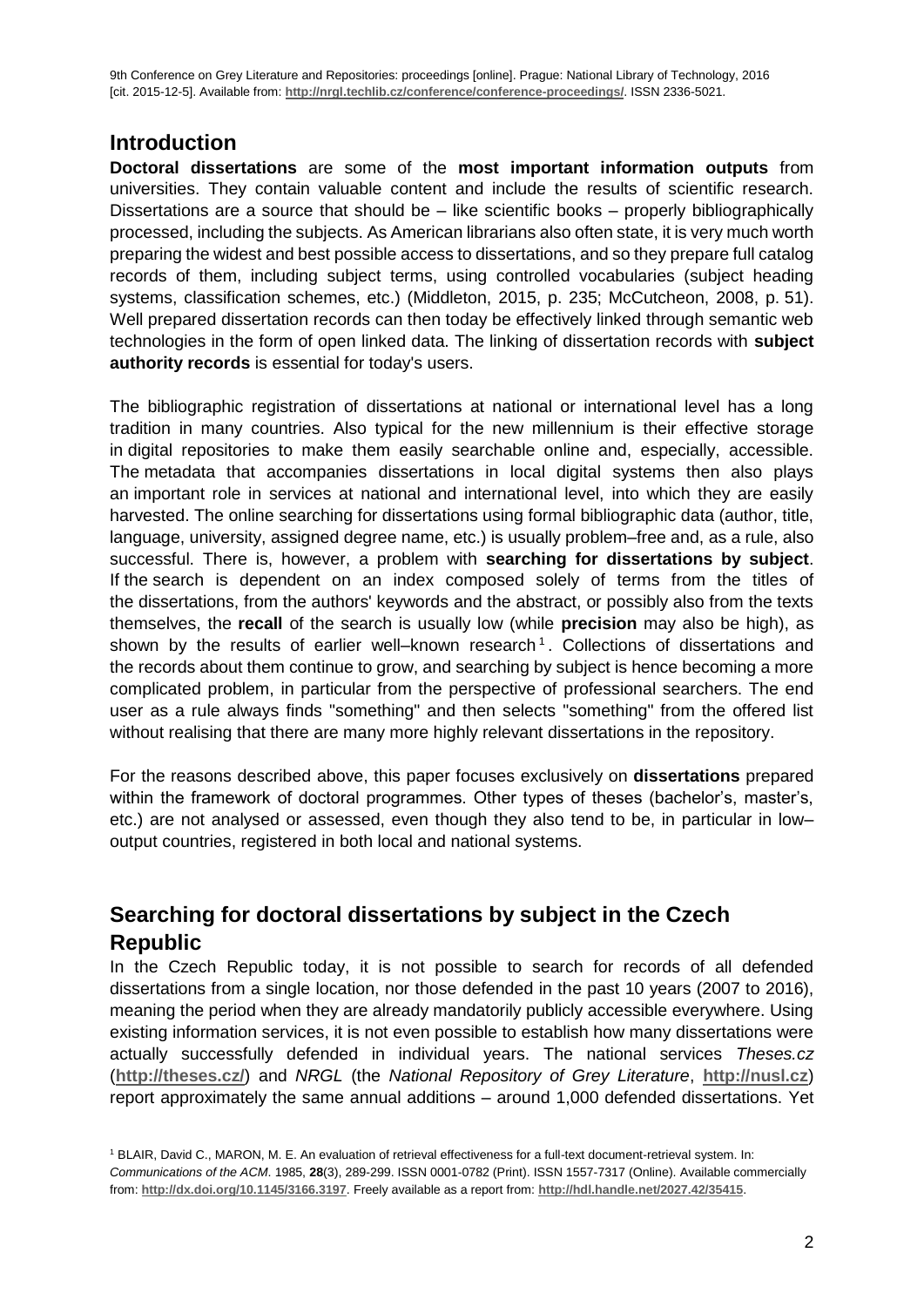the real figure is probably higher, as not all dissertations are registered at national level, especially from large universities. There could be over 2,000 defended dissertations a year.

Years of effort<sup>2</sup> to create complete national registration have still not been successful. The *NRGL* service has the highest number of dissertation records in its database: in a declared retrospective covering 1922 to 2016 it had – in September 2016 – a total of **18,304 records**, while for 2007 to 2016 it has **7,496**. The *Theses.cz* service has a slightly lower number of dissertation records in its database for the 2007 to 2016 period (**7,410** in September 2016), whereas the service has **7,716 records in total**. However, we can note that the two services do not carry out registration in the same way (see Table 1) – some dissertations are the same, some are different. Many dissertations are missing and can only be searched for in university databases. It is up to the individual universities as to which service they send their records to, or have them automatically harvested from the repositories. In the Czech Republic, there is currently no legislation for mandatory national registration, and voluntary reporting is not typical in this country.

#### **Searching for dissertations by subject in the Theses.cz system**

The national register of theses – *Theses.cz* – managed by Masaryk University, serves, inter alia, for searching for records of these works and the works themselves. The user interface has not changed greatly for some years, is not particularly user friendly either when formulating queries or when evaluating the resulting lists of records and the presentation of full records. It offers searches by several formal data types (year of defence, name of university, etc.). Searches by type of work is surprisingly missing, this being replaced by a view of assigned degree names (however, the results might not be accurate).

| Práce na stejné téma                                                                                                                                                                                                                                                                                                                                                                                                                                      |
|-----------------------------------------------------------------------------------------------------------------------------------------------------------------------------------------------------------------------------------------------------------------------------------------------------------------------------------------------------------------------------------------------------------------------------------------------------------|
| - Theses                                                                                                                                                                                                                                                                                                                                                                                                                                                  |
| Klíčová slova abecedně                                                                                                                                                                                                                                                                                                                                                                                                                                    |
| řadit abecedně   dle četnosti                                                                                                                                                                                                                                                                                                                                                                                                                             |
| accounting adaptace adolescence advertising aktivita banka bezpecnost budget business plan cena CeSka republika cestovni<br>ruch communication company comparison competition competitiveness costs culture customer czech republic dan design deti<br>development diagnostika distribuce dite domacinasili doprava dotace dotaznik dotaznikove setreni education edukace                                                                                 |
| employee environment etika european-union evaluation evropska-unie family financial-analysis financhi-analyza<br>financni plan financovani gender historie history hodnoceni hra hudba identita informace informacni system inovace integrace                                                                                                                                                                                                             |
| integration internet investice java klient komparace kompetence komunikace komunikacni mix konkurence<br>konkurenceschopnost kriminalita krize kultura kvalita kvalita zivota kvalitativni vyzkum labour market legislativa lidske zdroje likvidita                                                                                                                                                                                                       |
| liquidity logistika management marketing marketing communication marketing mix marketing research marketing strategy<br>marketingova komunikace marketingova strategie marketingovy mix marketingovy vyzkum materska skola media mentalni                                                                                                                                                                                                                 |
| postizeni mentalni retardace migrace mladez <b>MOUVACE</b> motivation municipality nabozenstvi naklady nezamestnanost<br>neziskova organizace Obec obet odmenovani optimalizace organizace osetrovatelska pece osobnost pestanalyza php planovani podnik                                                                                                                                                                                                  |
| podnikani podnikatelsky plan podpora prodeje pohybova aktivita pomerove ukazatele predskolnivek preklad preventon<br>proces produkt profitability project projekt propagace public relations quality questionnaire ramcovy vzdelavaci-program region regionalni                                                                                                                                                                                           |
| rozvoj reklama rentabilita risk rizeni rizenilidskychzdroju riziko rodina rozpocet rozvaha rozvoj senior sikana skola sluzby<br>smrt socializace socialni-prace socialni-pracovnik socialni-site Socialni-sluzby spokojenost Spolecnost spoluprace sport spotrebitel stari                                                                                                                                                                                |
| starnuti strategic analysis strategicka analyza strategie strategy stres strukturalni fondy swot analysis SWOT analyza syndrom<br>vyhoreni tourism trh trh prace ucetnictvi ucitel unemployment uver verejna sprava volnocasove aktivity volny cas vychova vyvoj<br>vyziva vyzkum vzdelani VZdelaVani zadluzenost zak Zakaznik zakladniskola zamestnanci zamestnanec zamestnanost zamestnavatel<br>zavislost zdravi zivotni prostredi zivotni styl znacka |
| Výpis je omezen na štítky vložené u více než 500 prací.                                                                                                                                                                                                                                                                                                                                                                                                   |

Figure 1: "Cloud" of alphabetically ordered common keywords in the Theses.cz system

<sup>2</sup> Efforts since 1990, intended to build upon the earlier complete bibliographic registration of dissertations in the Czech Republic and also in the Slovak Republic: *Bibliografický katalog ČSSR. České knihy. Zvláštní sešit. Československé disertace …* 1964- 1978. Praha: Státní knihovna ČSSR, 1965-1981. ISSN 0323-1763. -- *Bibliografický katalog ČSSR. České knihy. Zvláštní sešit. České disertace …* 1979-1988. Praha: Státní knihovna ČSSR, 1983-1990. ISSN 0232-041X.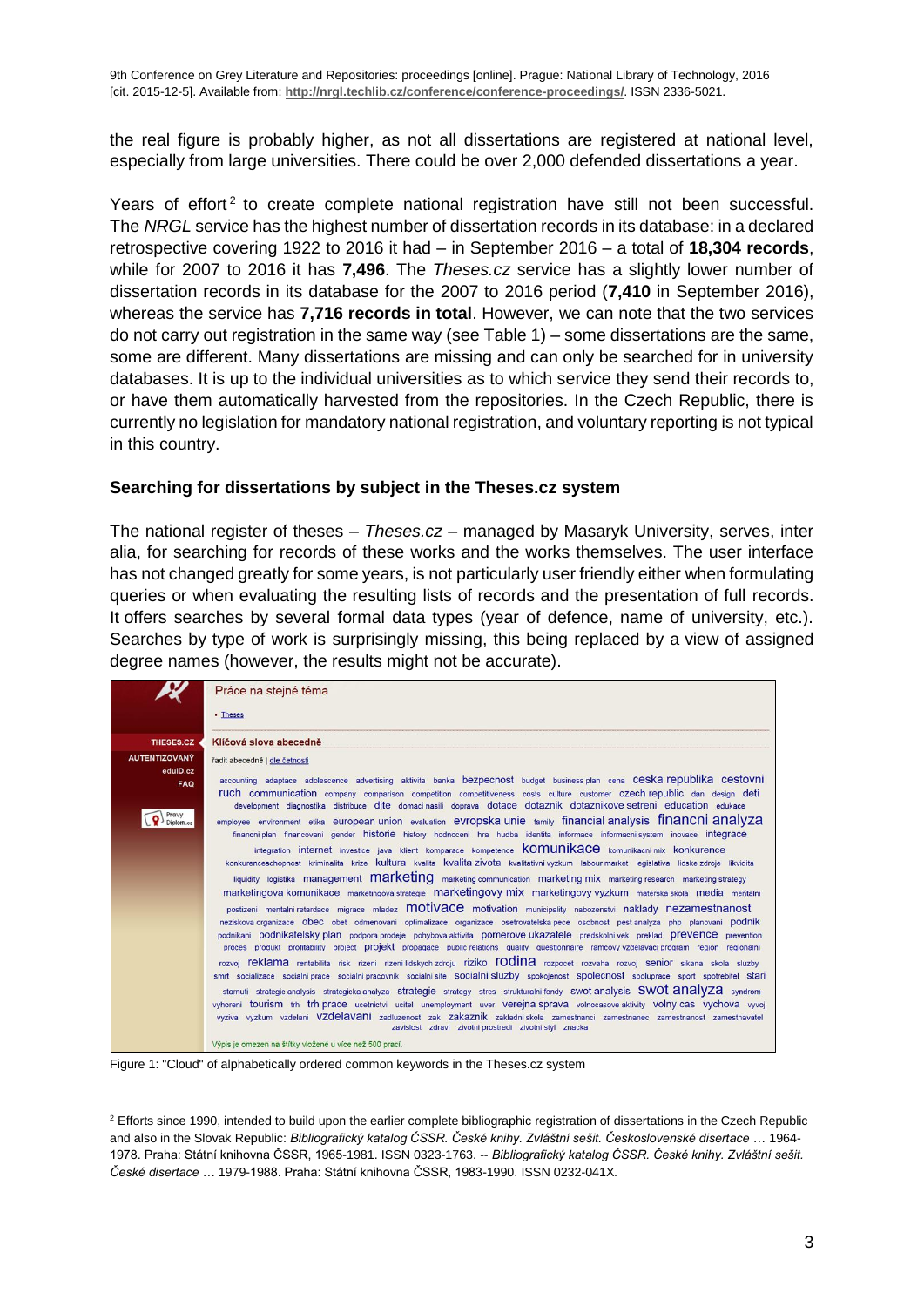Searching for dissertations by subject however brings its own problems. The system basically offers a single option: search by **keywords** (simple terms or phrases). The user must enter their query into a field in a simple interface. An index of alphabetically ordered keywords is not available. Some compensation is the option to browse a small quantity of highly common keywords selected from the whole collection (however, all types of theses are included in this case). The set is presented in the form of an impressive "cloud" – see Figure 1 – however, it cannot be restricted to dissertations only. Clicking on a selected term produces an extensive list of resulting short records of all types of theses, in which it is difficult to identify and select highly relevant dissertations.

Ordinary users have perhaps over the years become used to a situation in which they enter a simple keyword the system uses to present a list of selected records, however definitely not all of which are relevant in terms of content. We can illustrate this using the example of the "digitální knihovny" subject (in Czech). Entering this query using various synonymous or variant terms (something an end user would however probably not usually do) led, in September 2016, to different results each time: "digitální knihovny" (466 records), "digitální knihovna" (up to 532), "elektronická knihovna" (184), "elektronické knihovny" (145), "digitální repozitář" (105), "digitální repozitáře" (20), "digitální archiv" (252), "digitální archivy" (27), "institucionální repozitář" (26) and so on. Assembling these together is difficult for a user – the manual processing of long lists of records is difficult, as is evaluating the level of content relevance for each record. An attempt to search for works on the subject of the actual *Theses.cz* system itself ("theses.cz") led, in September 2016, to 993 records, however most of these records were irrelevant.

As a bonus, the *Theses.cz* system offers searches for works on a "related topic" (related subject) in the form of a reference in searched short records. This is a computer calculation based on the presence of common keywords in records of works. The obtained set of records of related works is, however, also difficult to evaluate manually as regards content relevance – the user tends to get lost in the list, and if they click more than once, they are completely lost. It is difficult to discover highly relevant works.

The *Theses.cz* system, which is based, as regards subjects, only on author keywords and abstracts from university repositories or study systems, still has difficulty providing high quality and effective dissertation searches according to subject. Linking records to subject terms in any controlled vocabularies is not yet possible.

#### **Searching for dissertations by subject in the NRGL system**

The *NRGL* system is managed by the National Library of Technology (NTK). Up to 75% of the *NRGL* system is composed of records of all types of theses from Czech universities (Charvátová, 2016, p. 91). The central user interface (FAST software), built over the actual *NRGL* repository (Invenio software), is modern and user–friendly, and has text filters for comfortable navigation. As regards dissertations, this service also offers searching by several types of formal bibliographic data (author, name of university, language, type of work etc.) Limiting searches by year of defence is configurable using an impressive timeline. In addition to browsing and combining lists of data, it is also possible to directly enter queries into the system.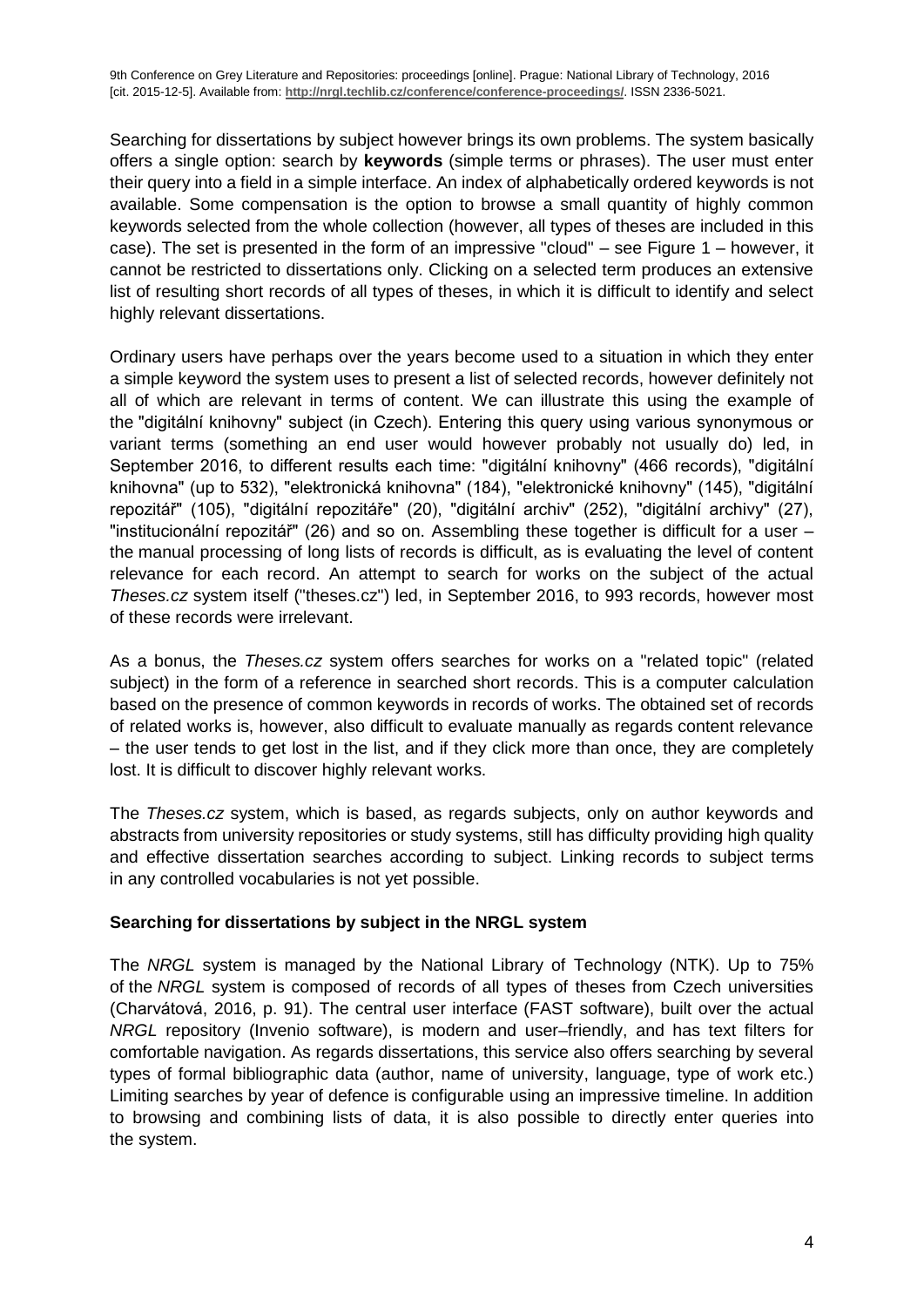Searching for dissertations by subject is also in this case based only on author keywords, which are part of the records harvested from university repositories or databases of study systems of selected universities. The efficiency of the searches is again not optimal in this service. The terms representing the subjects are not controlled. A small check test performed by searching using the subject "digitální knihovny" (in Czech) by entering various synonymous or variant terms also led in this case to different results each time (in September 2016): "digitální knihovny" (346 records), "elektronická knihovna" (350), "digitální repozitář" (61), "digitální repozitáře" (22), "digitální archiv" (47) and "institucionální repozitář".

Efforts to improve the state of affairs in terms of the subject description and online searching for works by subject led a *NRGL* workplace to carry out a small survey of the state of author keywords with the objective of finding whether it would, for example, be possible to map them to the Polythematic Structured Subject Heading System (PSH)<sup>3</sup>, which is managed and used for subject description at the NTK as a controlled vocabulary. In addition, it is also prepared in the form of linked open data. The results so far have shown that the mapping would be significantly ineffective (Charvátová, 2016, p. 91-95).

Unless the description of dissertations in source digital systems of universities – from which metadata is harvested for the NRGL – changes or improves, the effectiveness of searches by subject will not significantly change either. The question is whether it would be better to harvest bibliographic metadata from the catalog databases of universities instead, as these pay more attention to subject description in the majority of cases at professional level. What is preventing this?

#### **Description of dissertation subjects in local systems of Czech universities**

The unsatisfactory results of searches for Czech dissertations by subjects in both national services are caused by the fact that the source records for the dissertations come from digital repositories of universities or from databases of their study systems, while the description of the subjects was provided by the authors themselves (keywords and abstracts). This means that searches by subject in local repositories also show the same parameters described above for the national services. Repositories also offer users (in the DSpace application or elsewhere) under the label "Browse by subject" (or other label) sometimes longer lists of terms referring to the same thing – see the sample terms on the subject "informační systémy" (in Czech) from the otherwise great–looking repository of the Brno University of Technology (BUT).

<sup>3</sup> *Polytematický strukturovaný heslář (PSH)* [online]. Praha: Národní technická knihovna, 2000- [cit. 2016-09-26]. Available from (URI): **<http://pshmanager.techlib.cz/>**.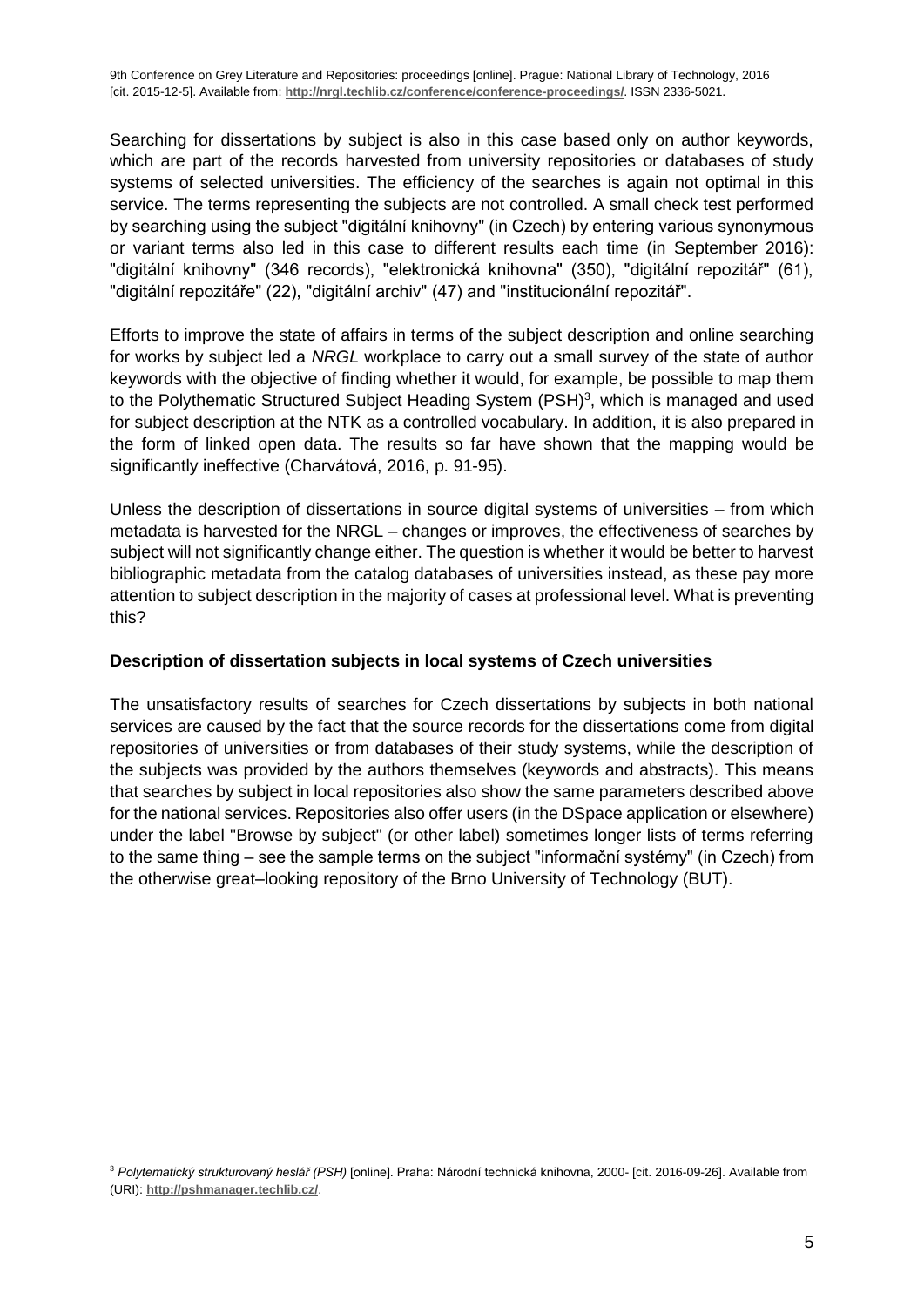| Prohlížení dle předmětu                                 |   |
|---------------------------------------------------------|---|
| 0-9 A B C D E F G H I J K L M N O P Q R S T U V W X Y Z |   |
| Nebo zadejte několik prvních písmer<br>Vyhledat         |   |
| Zobrazují se záznamy 80556-80575 z 220052               | ۰ |
| Klíčové slovo                                           |   |
| informační strategie firmy [1]                          |   |
| informační system [1]                                   |   |
| Informační systém [1]                                   |   |
| Informační Systém [2]                                   |   |
| Informační systém [326]                                 |   |
| informační systém [323]                                 |   |
| Informační systém (IS) [1]                              |   |
| Informační systém datových schránek [1]                 |   |
| Informační systém FIT [1]                               |   |

Figure 2: The index of "subject headings", or author keywords on the subject "informační systém" ("information system" in English) in the BUT repository (English equivalents are in a different part of the alphabet)

For the purposes of this paper, a small survey was performed of the **description of**  the subjects of dissertations defended at selected Czech universities<sup>4</sup>, including outside digital repositories. The objective was to establish if subject description is better elsewhere, if the searchability of dissertations by subject is better elsewhere, and whether there is a chance – in the near future – to get linked records about them in the context of the semantic web. As Table 1 shows, the description of dissertation subjects is performed in **institutional repositories (IR)** exclusively through author abstracts (AB) and keywords (KW). Yet both elements – or even one of them – are however not usually present in many records at all (the policies of the universities differ in this area). At two universities, repositories either do not exist or do not include dissertations (Czech University of Life Sciences (CULS) Prague and Palacky University (PU) Olomouc), or the records are only available in the databases of the study systems.

An interesting although disparate approach to author abstracts and keywords is, however, adopted by the **centralised catalogues of university libraries**<sup>5</sup>. 6 of the 14 catalogues take abstracts from the repositories, while up to 9 catalogues take keywords. Author keywords are, however, not localised uniformly into the MARC 21 format field, some catalogues are localised

<sup>&</sup>lt;sup>4</sup> The 14 universities that have reported the highest numbers of defended dissertations in recent years. The numbers of dissertations were taken from both national services, and also from databases of local systems, including the central catalogues.

<sup>5</sup> Of the 14 universities, 3 do not catalogue dissertations at all, however rare records do sometimes appear (see Table 1).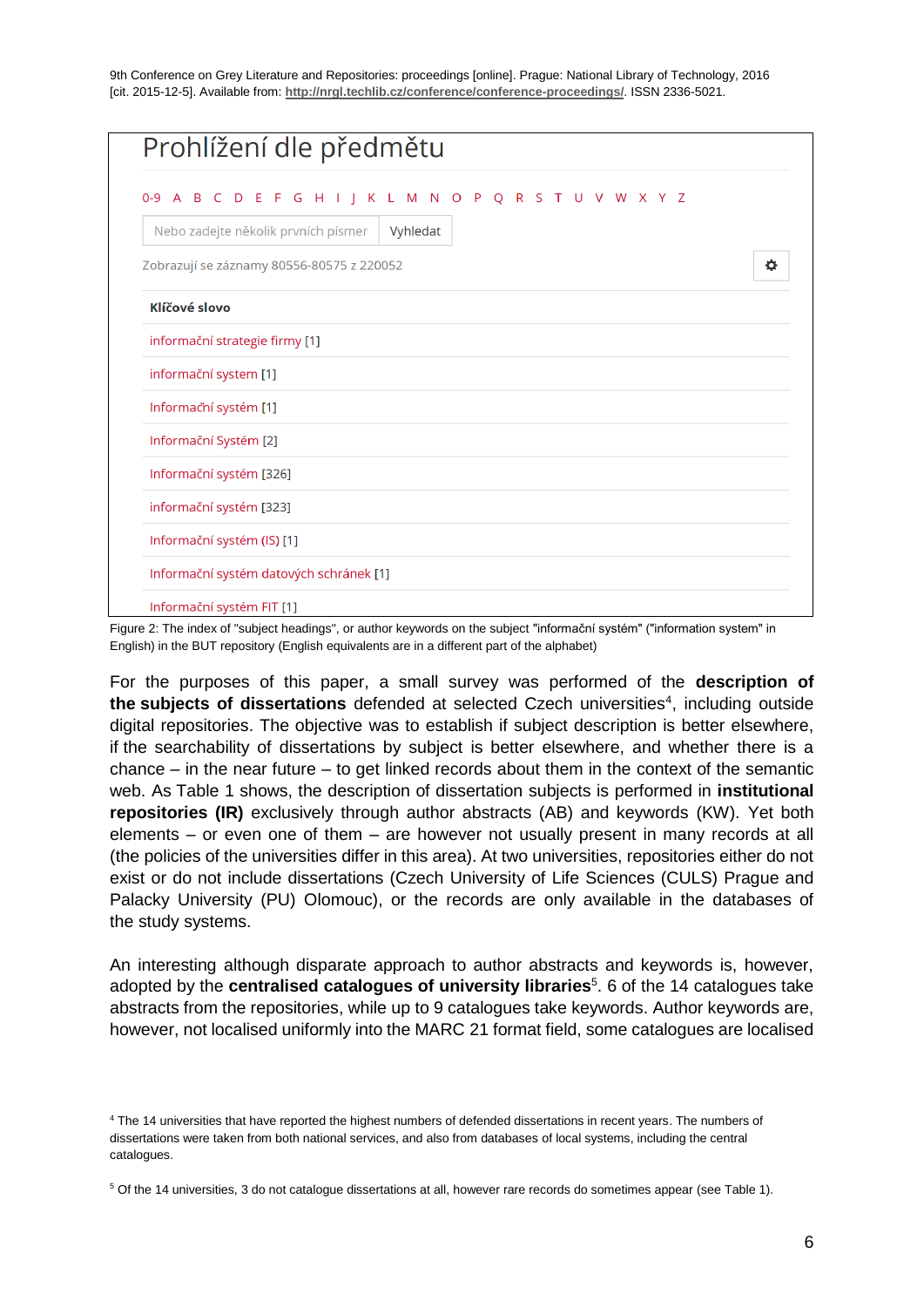into field 690, and the majority into field 653 (Index Term-Uncontrolled)<sup>6</sup>. The Masaryk University catalogue also uses the local field M530. Keywords are usually displayed in OPAC records, however are not, for understandable reasons, filed into the indexes of subject terms.

What was confirmed through the survey as pleasing and hopeful was that the majority of universities take great care when describing the subjects in their catalogues. Sometimes the processing is actually very detailed. 8 of the 14, respectively 11 universities, use one of the well–known domestic **controlled subject heading systems or thesauri** (see Table 1). This is primarily the Czech National Subject Authority File of the National Library of the Czech Republic (CZENAS), the Polythematic Structured Subject Heading System (PSH), and also the CZMESH subject heading system (for medicine). Other systems are also used (Czech theological thesaurus, CTT), and also local subject heading systems (CZ-BrMU, PHFFUK, MFF etc.) In the case of the PSH, there is the possibility of immediate linking of the catalog records to the PSH, which is already displayed in a structured form (the subject headings have URI identifiers), while with CZENAS there will probably be the possibility to display it in the form of linked open data in the near future, as can be anticipated from the conclusions of the INTERPI<sup>7</sup> research project. Up to 9 catalogues use the **UDC classification scheme** (Universal Decimal Classification) to describe dissertation subjects. In this case, there is definitely a possibility of an open linking of records to records of all UDC numbers. For now, there is a set of selected main UDC numbers available in a linked open data structure (**<http://udcdata.info/>**). For example, the class of medical sciences has a URI: **<http://udcdata.info/037318>**. Access to the whole UDC set (**[http://cz.udc](http://cz.udc-hub.com/cs/login.php)[hub.com/cs/login.php](http://cz.udc-hub.com/cs/login.php)**) is available in Czech after registration. In the future, when record volumes will grow quickly, the orderliness of dissertations according to this universal classification will definitely be of benefit.

<sup>&</sup>lt;sup>6</sup> In one case a curiosity was discovered: author keywords in catalog records of the University of Economics, Prague, are localised in field 690, yet in the NRGL database that collects these records, they are then offered for export in field 653.

<sup>7</sup> The headquarters of the INTERPI project is at the URL: **<http://autority.nkp.cz/interpi>**.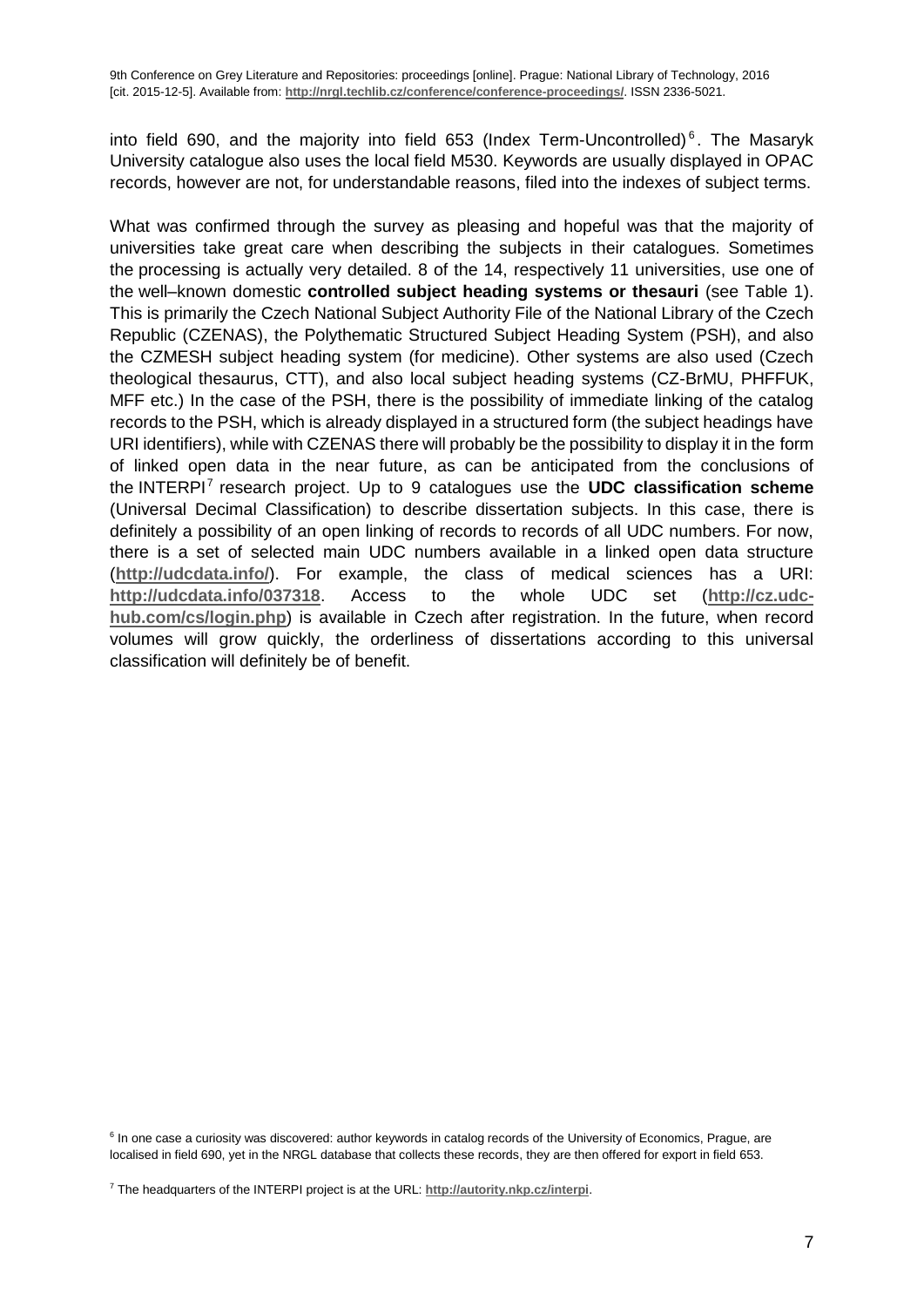|                    | IR        |    | <b>LIBRARIES CATALOGUE</b> |                          |                                                                       |            | THESES.CZ  |    |    | <b>NRGL</b> |    | <b>BASE</b> |    | <b>OpenAIRE</b> |           | <b>DART-EU</b> |           |    |
|--------------------|-----------|----|----------------------------|--------------------------|-----------------------------------------------------------------------|------------|------------|----|----|-------------|----|-------------|----|-----------------|-----------|----------------|-----------|----|
|                    | <b>AB</b> | KW | AB                         | KW                       | SH                                                                    | <b>UDC</b> | conspectus | AB | KW | AB          | KW | AB          | KW | <b>DDC</b>      | AB        | <b>KW</b>      | AB.       | KW |
| CULS, Prague       |           |    | $\overline{\phantom{0}}$   | $\overline{\phantom{0}}$ | <b>CZENAS</b>                                                         | <b>UDC</b> | conspectus |    |    |             |    |             |    |                 |           |                |           |    |
| CTU, Prague        | <b>AB</b> | KW | —                          |                          | PSH                                                                   | <b>UDC</b> | conspectus |    |    | AB          | KW |             |    |                 |           |                |           |    |
| USB, Čes.Bud.      |           |    | $\overline{\phantom{0}}$   | KW                       | <b>CZENAS</b>                                                         | <b>UDC</b> | conspectus | AB | KW | AB          | KW |             |    |                 | <b>AB</b> | KW             |           |    |
| MU, Brno           | <b>AB</b> | KW | AB                         | KW                       | <b>CZENAS</b><br>CZ-BrMU<br><b>CZMESH</b><br>ET AL.                   | <b>UDC</b> | conspectus | AB | KW |             |    |             |    |                 |           |                |           |    |
| <b>MENDELU</b>     | AB.       | KW | AB                         | KW                       | —                                                                     | –          |            | AB | KW | AB          | KW |             |    |                 | <b>AB</b> | KW             |           |    |
| <b>TU Liberec</b>  | <b>AB</b> | KW | AB                         | KW                       | <b>CZENAS</b>                                                         | —          | conspectus | AB | KW | AB          | KW |             |    |                 |           |                |           |    |
| Charles Univ.      | AB.       | KW | AB                         | —                        | <b>CZENAS</b><br><b>PHFFUK</b><br>CTT, MFF<br><b>CZMESH</b><br>ET AL. | <b>UDC</b> | conspectus |    |    |             |    |             |    |                 |           |                |           |    |
| PU, Olomouc        |           |    | AB                         | KW                       | —                                                                     | <b>UDC</b> | –          | AB | KW | AB          | KW |             |    |                 |           |                |           |    |
| <b>UPA</b>         | <b>AB</b> | KW |                            |                          |                                                                       |            |            |    |    | AB          | KW | <b>AB</b>   | KW | <b>DDC</b>      |           |                |           |    |
| TBU, Zlin          | <b>AB</b> | KW | ÷.                         | KW                       | <b>CZENAS</b><br><b>ECZENAS</b><br>ET AL.                             | <b>UDC</b> | conspectus | AB | KW |             |    | AB          | KW |                 |           |                |           |    |
| VŠB-TUO            | <b>AB</b> | KW |                            |                          |                                                                       |            |            | AB | KW | AB          | KW | AB          | KW | <b>DDC</b>      |           |                |           |    |
| UE, Praque         | <b>AB</b> | KW | AB                         | KW                       | <b>CZENAS</b>                                                         | <b>UDC</b> |            | AB | KW | AB          | KW | AB          | KW | <b>DDC</b>      | AB        | KW             | <b>AB</b> | KW |
| <b>BUT, Brno</b>   | <b>AB</b> | KW | —                          | KW                       | PSH                                                                   | <b>UDC</b> | –          |    |    | AB          | KW | AB          | KW | <b>DDC</b>      | AB        | <b>KW</b>      |           |    |
| <b>UWB. Pilsen</b> | <b>AB</b> | KW |                            |                          |                                                                       |            |            | AB | KW | AB          | KW | AB          | KW | -               |           |                |           |    |

Table 1: Overview of data from the subject description of dissertations from selected universities in the Czech Republic in various information systems and selected national or international services [Legend: IR = institutional repository, AB = abstract,  $KW = \text{keyword}, \text{SH} = \text{subject heading system}$ 

7 catalogues also use the well–known CONSPECTUS categorisation scheme.

It is gratifying that Czech dissertations have the possibility of being better searchable in terms of subject, even if only through OPACs. Unfortunately, for now only separately in each catalogue. Records of Czech dissertations are not currently placed – unlike in other developed countries – into the **Czech national union catalogue (CASLIN)**. This is a great pity, as we could then have access to the whole collection of dissertation records from a single location. Another theme could be the idea of enriching the records in the repositories of universities with certain data from catalogues. The idea is logical, yet no practical solution can be anticipated at this time.

#### **Dissertations and database of the Czech National Bibliography**

In the Czech Republic, the nationwide registration of all defended dissertations was conducted in the past. The traditional system disappeared after the cancellation of the applicable legislation (after 1990). It is a pity that this registration could not continue, as similar systems successfully operate in other countries.

As part of the survey of the processing of dissertation subjects in catalogues, the database of the Czech National Bibliography (CNB, **http://aleph.nkp.cz/F/**) was also checked. It is true that the CNB today registers a number of dissertation autoabstracts, as they are officially published at some universities<sup>8</sup> (with ISBN identifiers). The CNB system gets them as legal deposit. They are subject to subsequent high quality processing in the CNB database,

<sup>&</sup>lt;sup>8</sup> For example, Tomas Bata University in Zlín, Brno University of Technology, VŠB - Technical University of Ostrava, etc.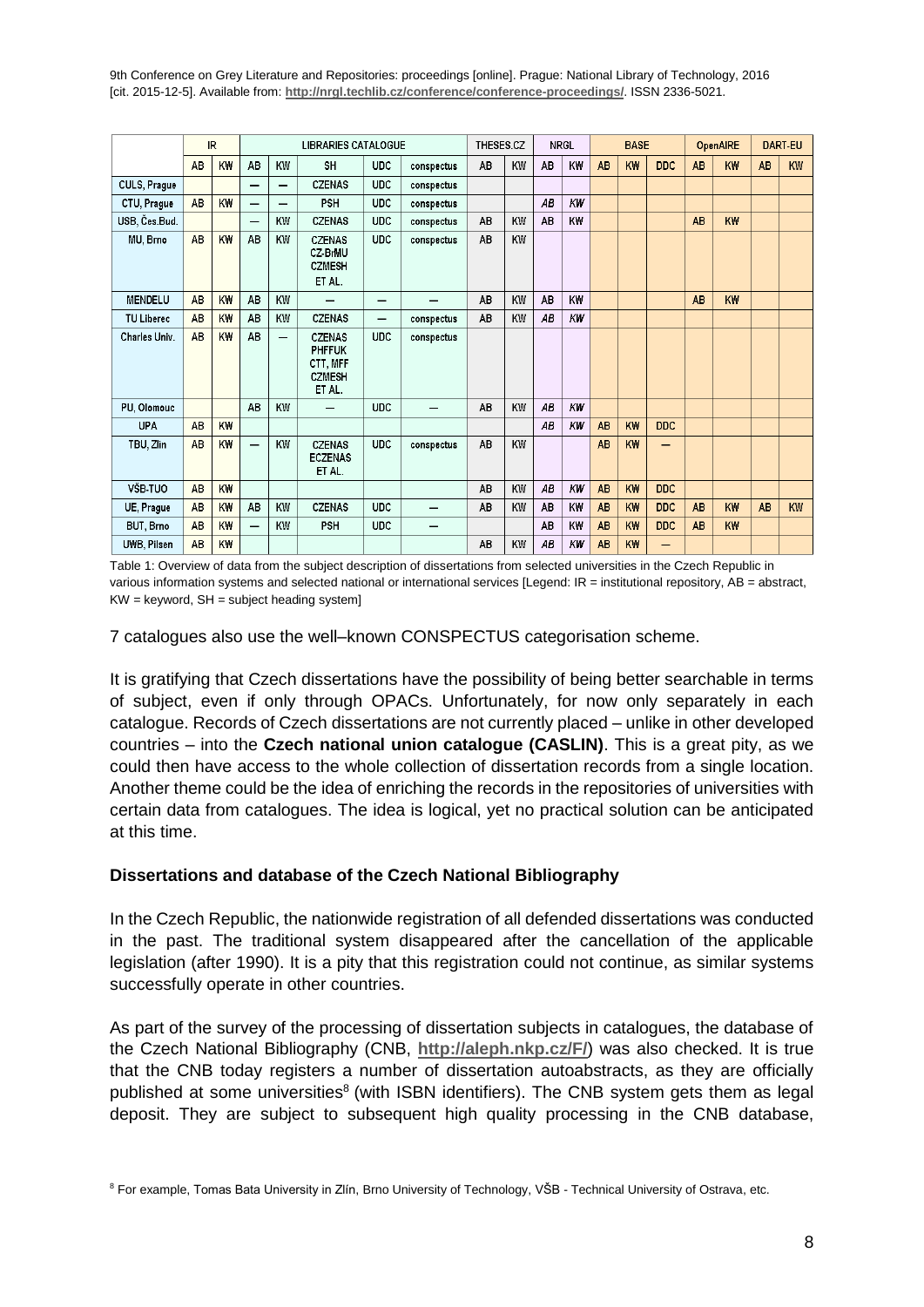including detailed subject and systematic description  $9$ . For example, the record of a dissertation autoabstract by author Petr Maršálek entitled *"Únavové zkoušky ozubených kol = Gear fatigue tests"* (ISBN 978-80-248-2991-3) obtained up to 4 UDC numbers and, in addition to formal subject headings, also two subject headings from the CZENAS<sup>10</sup> controlled vocabulary. Thanks to cooperation between the National Library of the Czech Republic and OCLC, the record is already also in the WorldCat database (**http://www.worldcat.org/oclc/855464854**) and is also currently available on the web in the linked open data structure (in the schema.org and RDFa standards). The record of the autoabstract of the quoted dissertation as a work is freely available, and has a URI identifier: **http://worldcat.org/entity/work/id/1374607131**. The record of this work will be linked to the records of Czech controlled subject headings including their English equivalents (see the block "about" in Figure 3), as soon as the National Library of the Czech Republic issues them as linked data with the relevant URI identifiers. Currently, when you try to click on it the following English message appears: *"This is a placeholder reference for a Topic entity, related to a WorldCat Entity. Over time, these references will be replaced with persistent URIs to... and other Linked Data resources"*.

|                             | http://worldcat.org/entity/work/id/1374607131                                               |
|-----------------------------|---------------------------------------------------------------------------------------------|
|                             | Únavové zkoušky ozubených kol = Gear fatigue tests :<br>autoreferát disertační práce        |
| <b>V</b> Open All           | > Close All                                                                                 |
| $\blacktriangleright$ type  |                                                                                             |
|                             | http://www.w3.org/1999/02/22-rdf-syntax-ns#type                                             |
|                             | http://schema.org/CreativeWork                                                              |
|                             |                                                                                             |
| $\blacktriangleright$ about |                                                                                             |
|                             | http://schema.org/about                                                                     |
|                             | http://experiment.worldcat.org/entity/work/data/1374607131#Topic/zkousky na unavu materialu |
|                             | http://experiment.worldcat.org/entity/work/data/1374607131#Topic/fatique_tests              |
|                             | http://experiment.worldcat.org/entity/work/data/1374607131#Topic/ozubena kola               |
|                             | http://experiment.worldcat.org/entity/work/data/1374607131#Topic/cog_wheels                 |

Figure 3: Part of the record of a Czech dissertation autoabstract as a work from an experimental OCLC linked open data server

We can currently only regret that Czech dissertations are not processed in the system of national bibliography. High quality records of them could form part of important international systems, including the Google Books system, which takes records from the WorldCat catalogue. This would improve their searchability several fold, including from the mobile devices of end users.

<sup>&</sup>lt;sup>9</sup> The cataloguing of published dissertation autoabstracts is also performed at the level of university catalogues.

 $10$  A complete record of the autoabstract of the given dissertation is in the CNB database, available at URL:

**http://aleph.nkp.cz/F/?func=direct&doc\_number=002466242&local\_base=CNB**.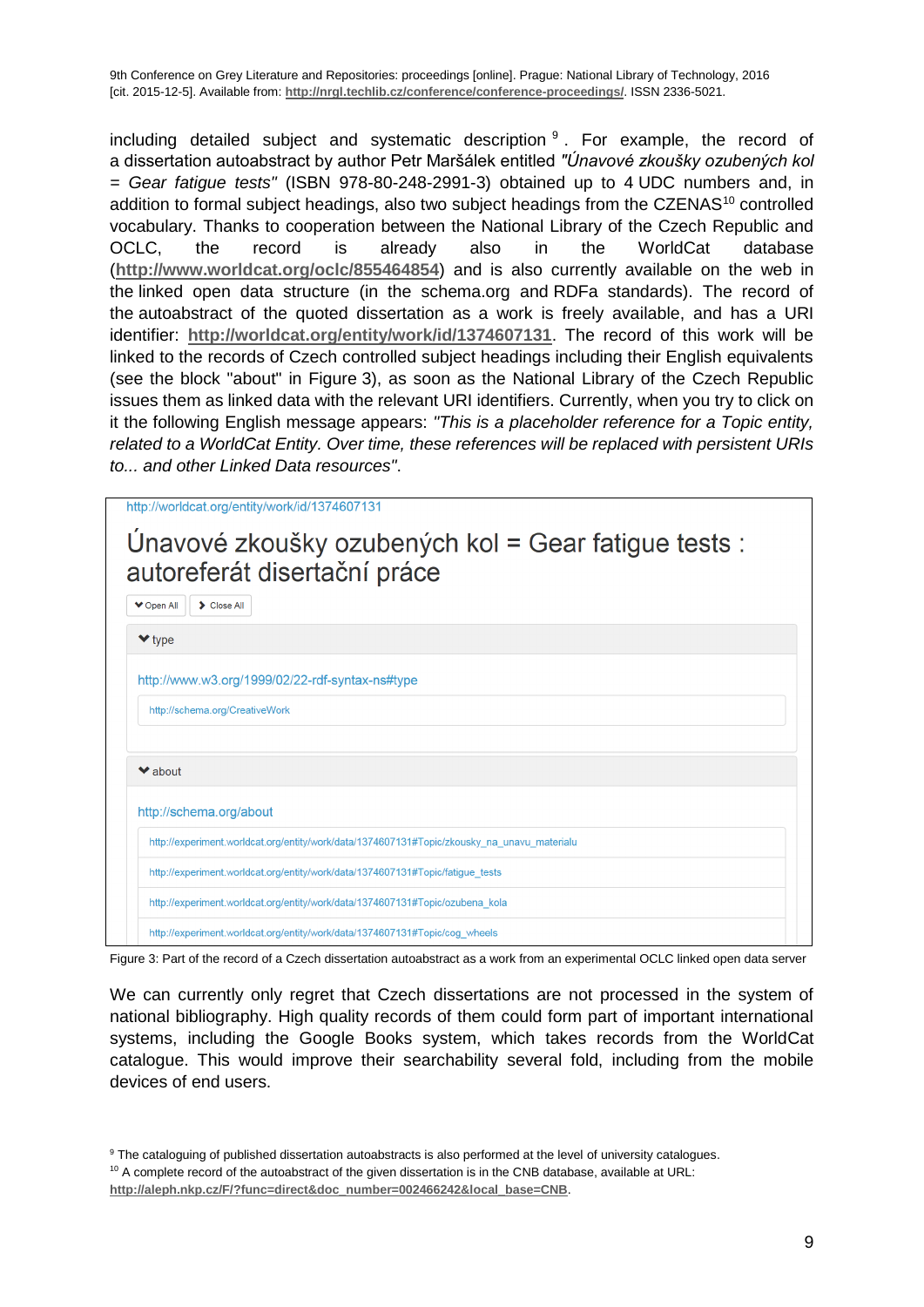# **Searching for doctoral dissertations by subject abroad**

In the area of processing and searching for dissertations by subject, the situation abroad is substantially better than that in the Czech Republic. In many countries, the operation of various systems at both national and supranational level for their processing and online searching from a single location, including access to their texts, is a matter of course. The processing of subjects using controlled vocabularies of the subject headings schemes or classification schemes, which are in many cases already issued free of charge in the form of linked open data, is commonplace. Their searchability is undoubtedly at a high level, and also through the Google search engine. The situation in the United States and in Germany is concisely characterised below as an example.

#### **United States**

The United States (U.S.) has two systems today, and their databases have a similar number of dissertation records (Procious, 2014, p. 144). All doctoral dissertations are registered.

The first is the **PQDT (ProQuest Dissertation & Theses)** database operated by ProQuest. It holds around 3,500,000 dissertation records and also master's theses. All doctoral dissertations from the United States are registered (around 40,000 doctoral dissertations are defended annually). Around 700 universities are involved. The bibliographic records in the PQDT database are very detailed as regards their formal description, while ISBN identifiers are also assigned. Online searches for dissertations are provided by ProQuest in the FAST search system (a new one is under preparation). As regards subjects, the record is furnished with an author abstract, while ProQuest professionals classify dissertations into their own universal categorisation scheme (ProQuest Subject Categories). Lexical equivalents of the categorisation are in addition also localised in the subject headings field. The record also contains author keywords as a rule. Thanks to the cooperation with universities, it is possible to transfer records from the PQDT database (selected useful data) into university catalogues, where they are subject to high quality processing, in particular as regards the dissertation subject. Subsequently the records are transferred to the WorldCat database (OCLC). The searchability of dissertations by subject is further increased in some professional bibliographic databases (PsycINFO, ERIC etc.), into which ProQuest transfers its records by agreement. In them, the records are further supplemented with more detailed subject terms from thesauri and numbers from special classification schemes.

The second database in the United States that contains a large number of dissertation records is the **WorldCat** database. The records are sourced from university catalogues, are furnished with Library of Congress Subject Headings (LCSH) and automatically also headings from the new FAST system (OCLC) and also LCC or DDC classification numbers. Thanks to the technological maturity of the OCLC, the records of these dissertations are today issued in the form of linked open data, while the linking to subject heading systems is actually live. For example, a dissertation by author N. R. Kale entitled *"A case study on robustness of Dynamic Time Warping for activity recognition using wearable computers"* (URI: **http://www.worldcat.org/oclc/846506856**), defended at the University of Texas in Dallas in 2012 has, in addition to the abstract, up to 8 subject headings linked from the record of the work (the URI of the dissertation in question as a work is **<http://worldcat.org/entity/work/id/1356254544>**) to the records of relevant subject heading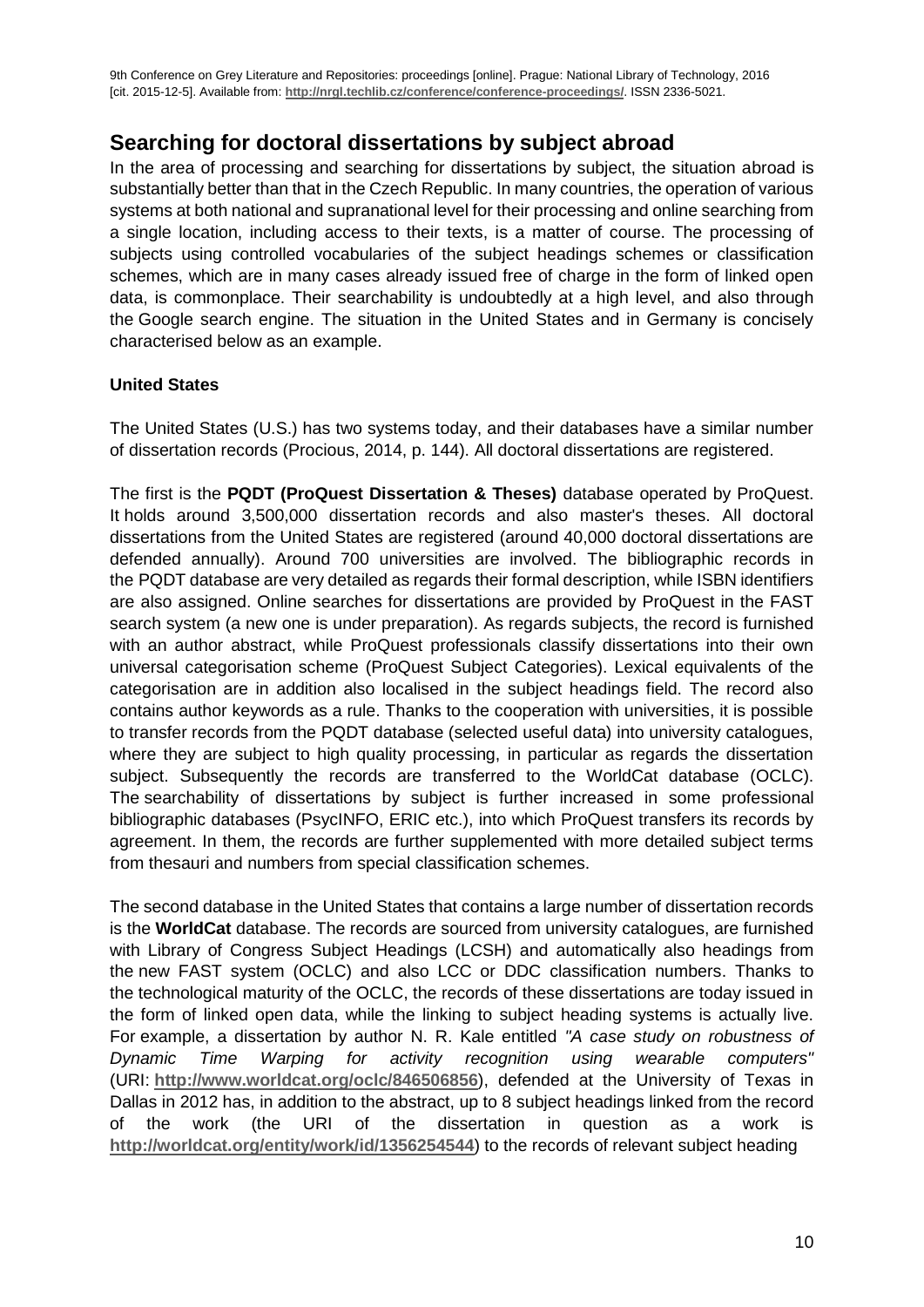systems available on the web: LCSH (for example the heading "Dynamic programming", URI: **<http://id.loc.gov/authorities/subjects/sh85040313>**) and FAST (for example the heading "Wireless sensor nodes", URI: **<http://id.worldcat.org/fast/1750044>**).

The searchability of dissertations from the United States by subject is thus at a high level, even under the conditions of a growing semantic web.

#### **Germany**

Searchability by subject for all dissertations defended at German universities is similarly favourable. Thanks to a law on legal deposit of dissertations, they are now completely registered in the German National Bibliography system. The records are accessible from the catalogue of the German National Library, meaning also from a single location. The publication of the records excels through its precision – all physical records of essential "things" (objects) already have unique URI identifiers, including records of subject headings and name authority data. The dissertation subject is represented primarily through the controlled Subject Headings Authority File (SWD – Schlagwortnormdatei), which is today part of the Integrated Authority File (GND – Gemeinsame Normdatei), also already issued in the linked open data structure. An example can be a dissertation by author Florian Klein entitled *"Metadaten-Verwaltung in einem verteilten RAM-basierten Speicherdienst"*, defended at the University of Düsseldorf in 2015 (**<http://d-nb.info/1079652574>**). The dissertation is assigned a URN identifier (access to the text is possible from two locations), the record is primarily linked to the national authority record of the author (**[http://d](http://d-nb.info/gnd/187515727)[nb.info/gnd/187515727](http://d-nb.info/gnd/187515727)**), the records of two referees (**<http://d-nb.info/gnd/1018114750>** and **<http://d-nb.info/gnd/122535316>**) and a total of 6 records of controlled subject headings (in German): Speicher <Informatik> (<http://d-nb.info/gnd/4077653-0>), Metadaten ([http://d](http://d-nb.info/gnd/4410512-5)**[nb.info/gnd/4410512-5](http://d-nb.info/gnd/4410512-5)**), Verwaltung (**<http://d-nb.info/gnd/4063317-2>**), Dienst <Informatik> (**<http://d-nb.info/gnd/4835035-7>**), Speicherverwaltung (**<http://d-nb.info/gnd/4182146-4>**), Anwendungssoftware **<http://d-nb.info/gnd/4120906>**). In addition, there is also the classification number of the German National Library classification scheme. See Figure 4.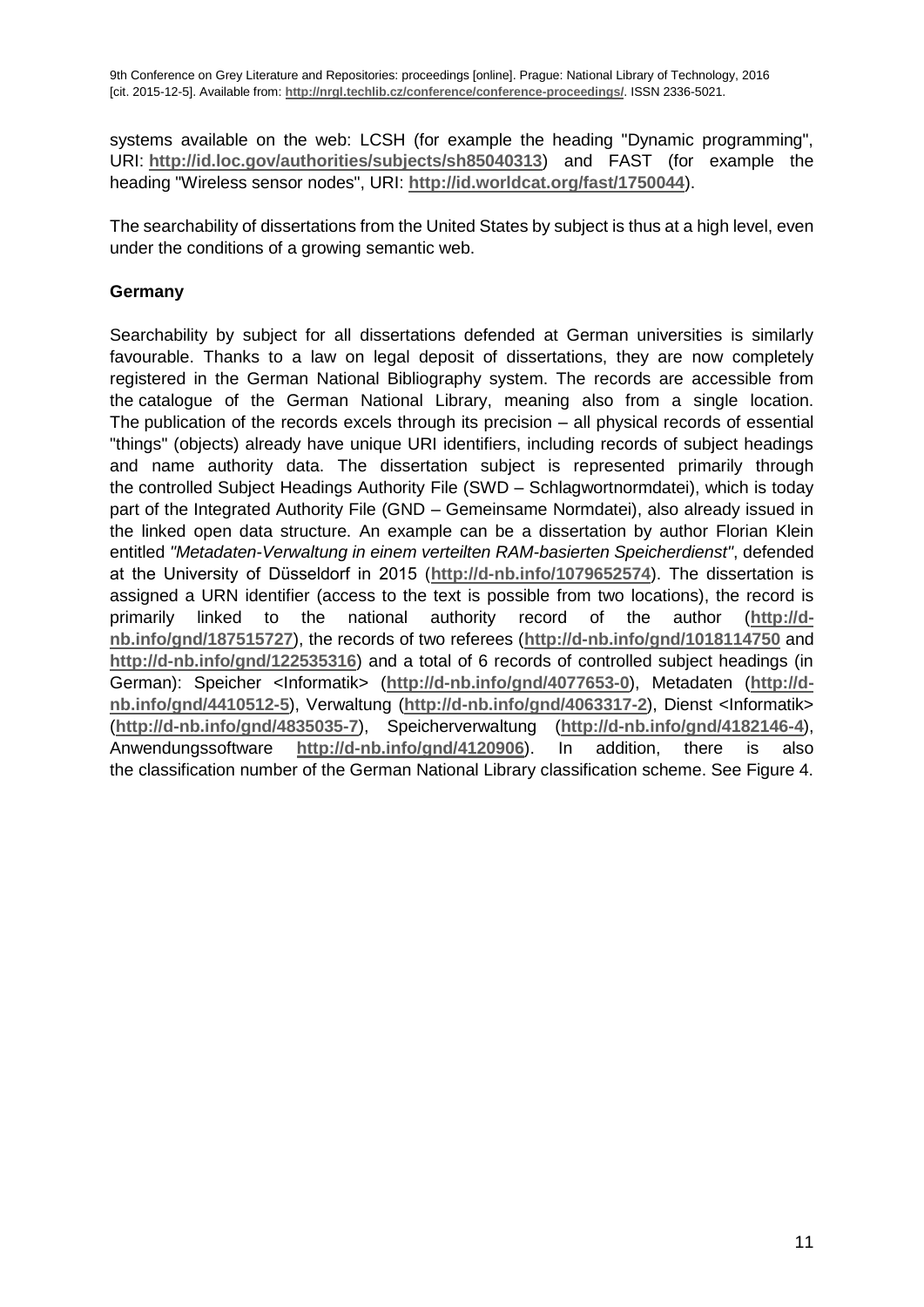

Figure 4: Record of a German dissertation in the catalogue of the German National Library with a URN identifier and also with hyperlinks to GND (Gemeinsame Normdatei) subject heading records*.*

Thanks to cooperation with OCLC, records of German dissertations are also available in the WorldCat database, and are therefore also available in the open linked data form. Clicking on German national subject headings still results in the message quoted above in the text for the example description of a single Czech dissertation autoabstract. In fact, this message is no longer completely true, as German subject headings already have URIs, and it is anticipated that they will soon be correctly linked through the OCLC experiment.

# **Conclusion**

The digital repositories at Czech universities, as well as the two national services that register and make dissertations available, are developing successfully and growing in terms of data volumes. The records of dissertations from some universities are also already transferring to international services (BASE, OpenAIRE and DART-Europe – see Table 1). Yet they are still lacking something fundamental, namely better and higher quality access to searches for dissertations by subject. With the growing volumes of records and dissertations themselves, there is the danger of serious losses in terms of quality and effective searching in the future. Just finding "something" from a specific quantity of content–relevant dissertations may possibly satisfy the layman (student etc.) at a given moment, yet will not satisfy a professional searcher, whose task it might be to search for all dissertations on a specific subject. A small survey in the Czech Republic showed that there is some hope for improved description of subjects, and this through the catalogues of university libraries. Many libraries (but not all) allocate subject headings, UDC classification numbers and the Conspectus category system. There is a chance that in the future dissertation records may be linked on the web to records of these subject heading systems and classifications. The exposure of some knowledge organization systems (KOS) in the linked open data structure is already a reality, while others are under preparation. This is a powerful technology that could help change the unfavourable Czech situation in the area of dissertation subject descriptions. Can we, for example, hope that it will be possible – at least in some way – to integrate the descriptions of dissertation subjects in